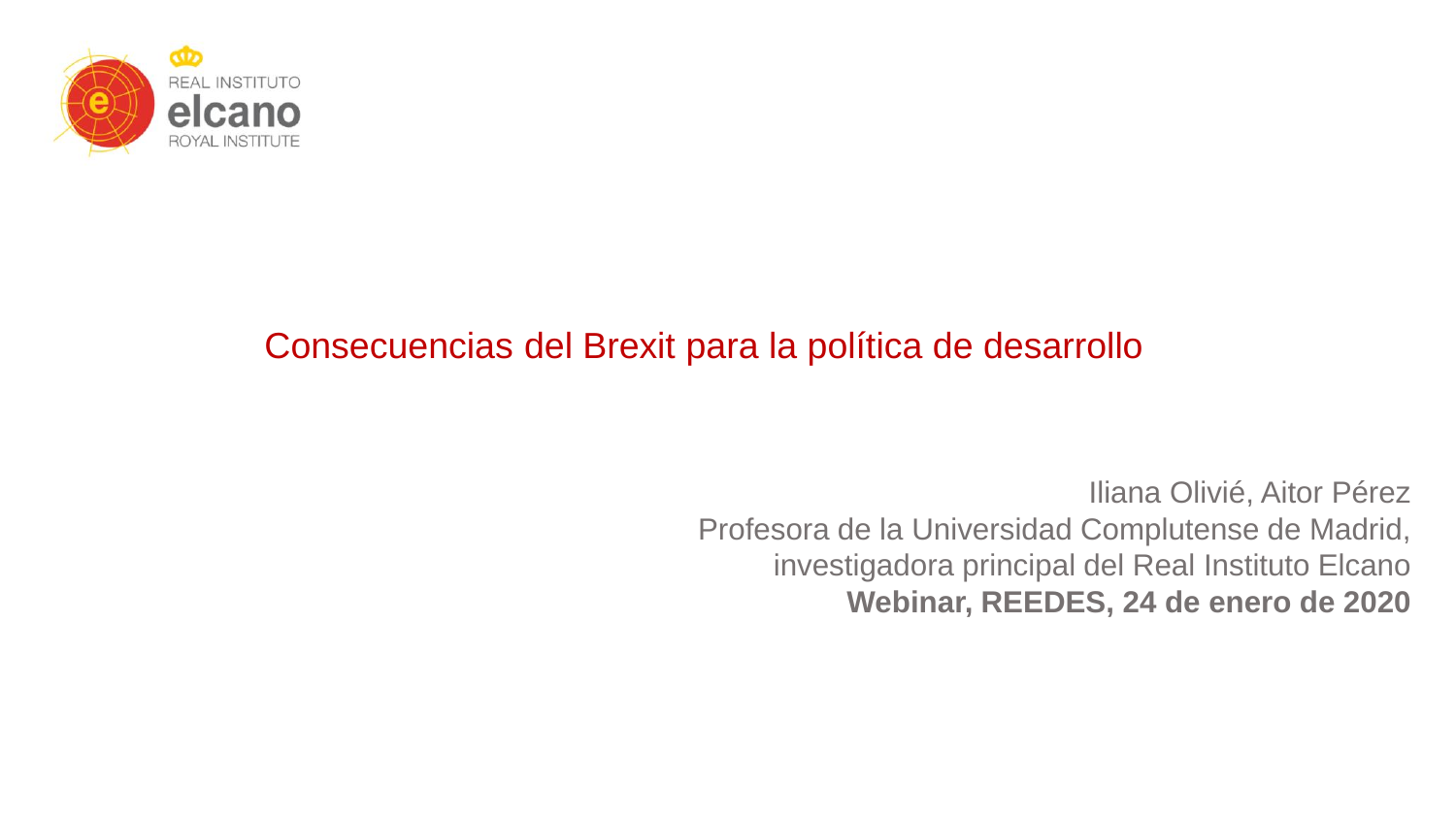#### **Contenidos**

- Introducción
- Antecedentes: análisis previos y escenarios post-Brexit
- ¿Qué cabe esperar? Perfil de la ayuda británica post-referéndum
- Impacto en la ayuda global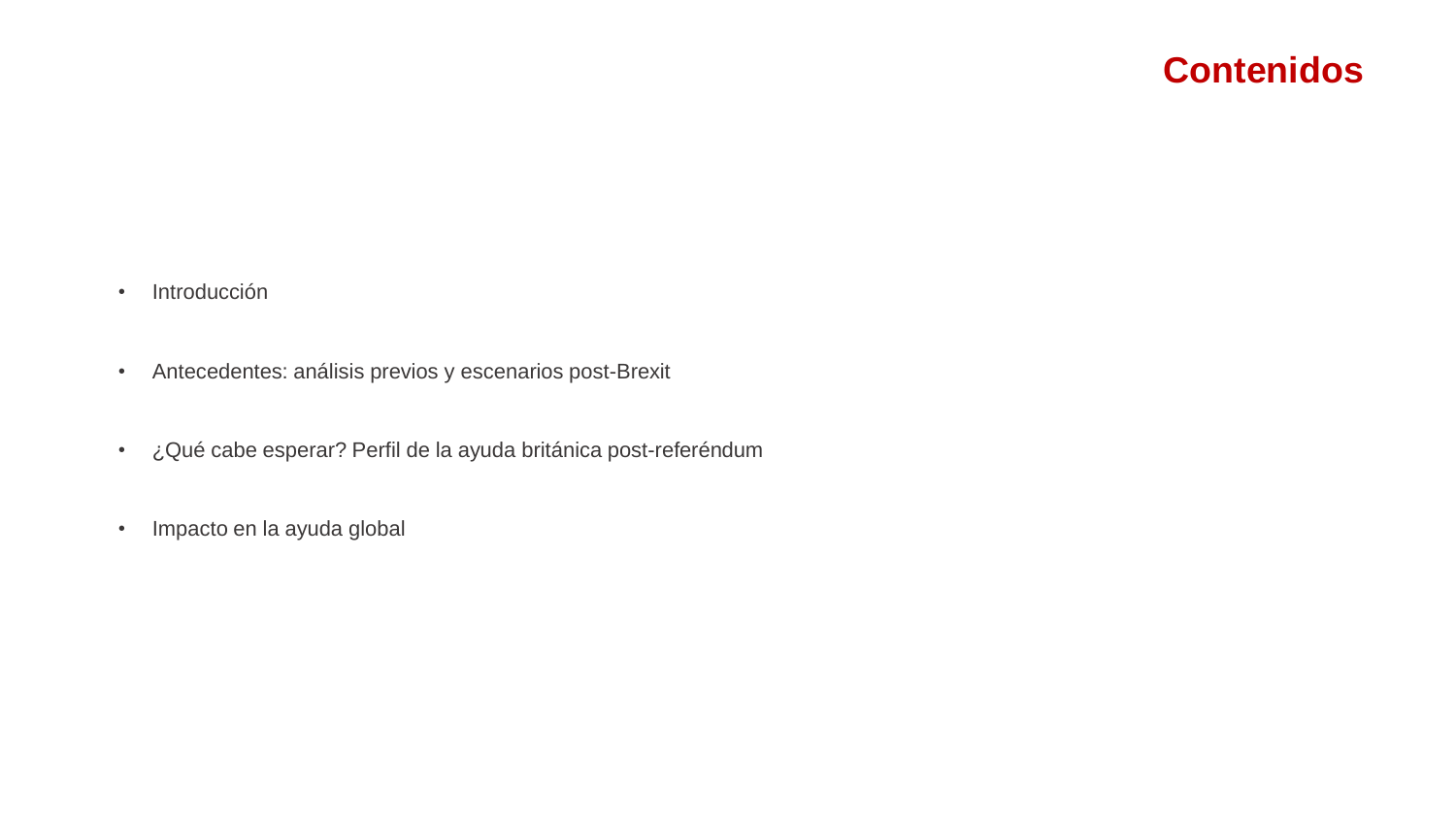## **Introducción**

"Possible impacts of Brexit on EU development and humanitarian policies", Directorate-General for External Policies, Policy Department, PE 578 042, Parlamento Europeo, abril 2017

Sobre la base de:

- análisis previos (incipientes)
- entrevistas semi-estructuradas, Londres y Bruselas, enero de 2017

¿Dónde estamos, tres años más tarde?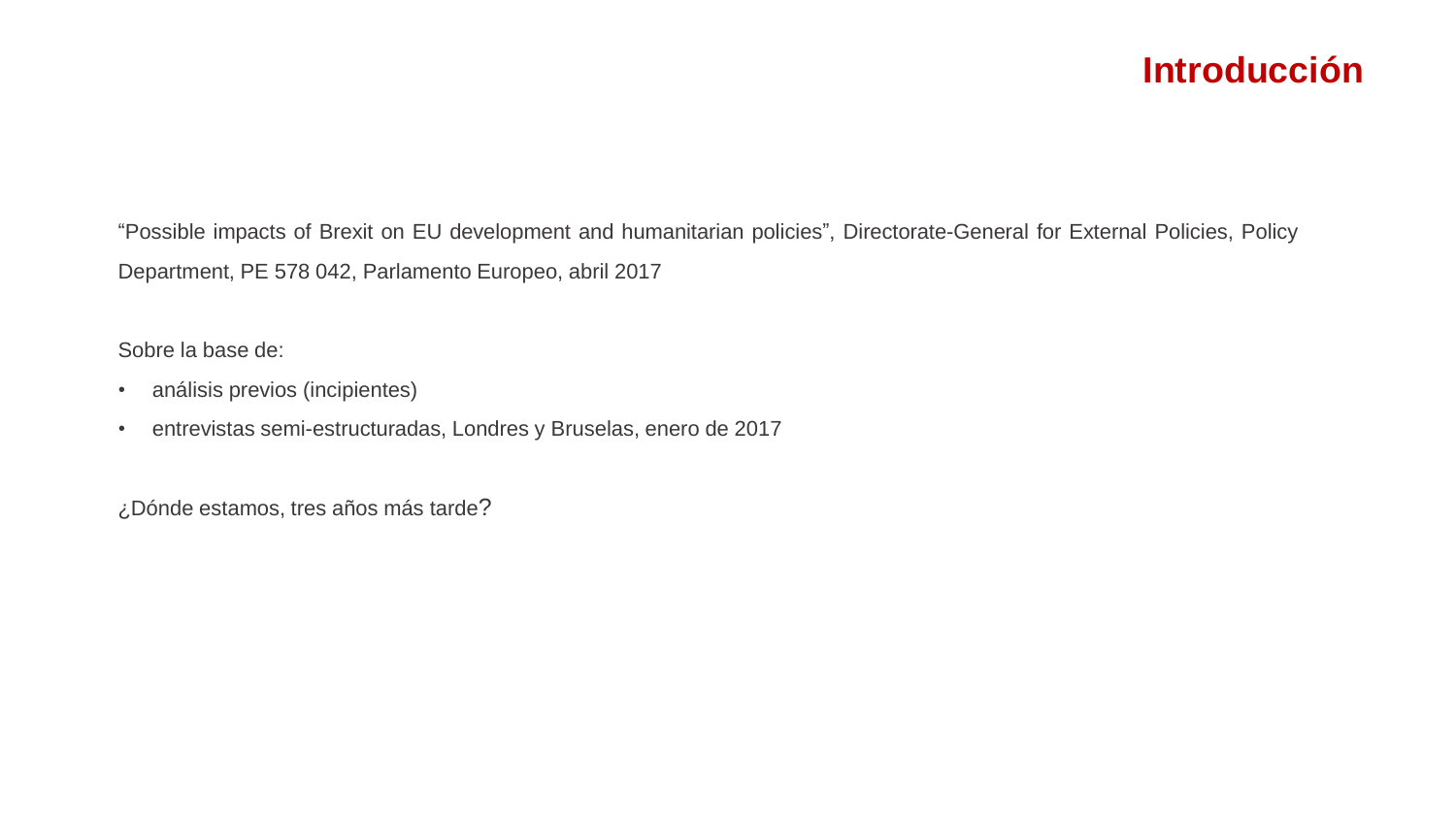# **Antecedentes: análisis previos**

| Volumen de ayuda                                                                                                                                                                                                                     | Patrón de asignación                                                                                                                                                                                                                                                                    | <b>Colaboración UE-RU</b>                                                                                                                                                            |
|--------------------------------------------------------------------------------------------------------------------------------------------------------------------------------------------------------------------------------------|-----------------------------------------------------------------------------------------------------------------------------------------------------------------------------------------------------------------------------------------------------------------------------------------|--------------------------------------------------------------------------------------------------------------------------------------------------------------------------------------|
| Cae la ayuda                                                                                                                                                                                                                         |                                                                                                                                                                                                                                                                                         | Colaboración                                                                                                                                                                         |
| caída PIB y libra esterlina<br>$\bullet$<br>necesidad de re-direccionar el gasto<br>público británico<br>derogación imperativo legal del 0,7%<br>(lógica del Brexit)<br>esfuerzo financiero en el marco de la<br>pertenencia a la UE | Ayuda 'a la europea' (con o sin UE)                                                                                                                                                                                                                                                     | perpetúa canales de influencia<br>$\bullet$<br>ayuda europea previamente moldeada<br>por RU → ayuda UE alineada con<br>intereses RU<br>petición expresa del RU a la UE.<br>$\bullet$ |
| Se mantiene la ayuda                                                                                                                                                                                                                 | Nuevo patrón de asignación                                                                                                                                                                                                                                                              | No colaboración                                                                                                                                                                      |
| se liberan fondos, y agendas de<br>desarrollo<br>imperativo legal<br>$\bullet$<br>'Truly Global Britain' (función<br>geopolítica de la ayuda)                                                                                        | más alineado con los intereses<br>$\bullet$<br><b>británicos</b><br>$\rightarrow$ menos PMA, más PRM, más<br>$\bullet$<br>Commonwealth<br>$\rightarrow$ más desarrollo económico, menos<br>$\bullet$<br>social<br>$\rightarrow$ menos ONG y multilateral, más<br>$\bullet$<br>bilateral | <b>Brexit means Brexit</b><br>resistencias en la UE                                                                                                                                  |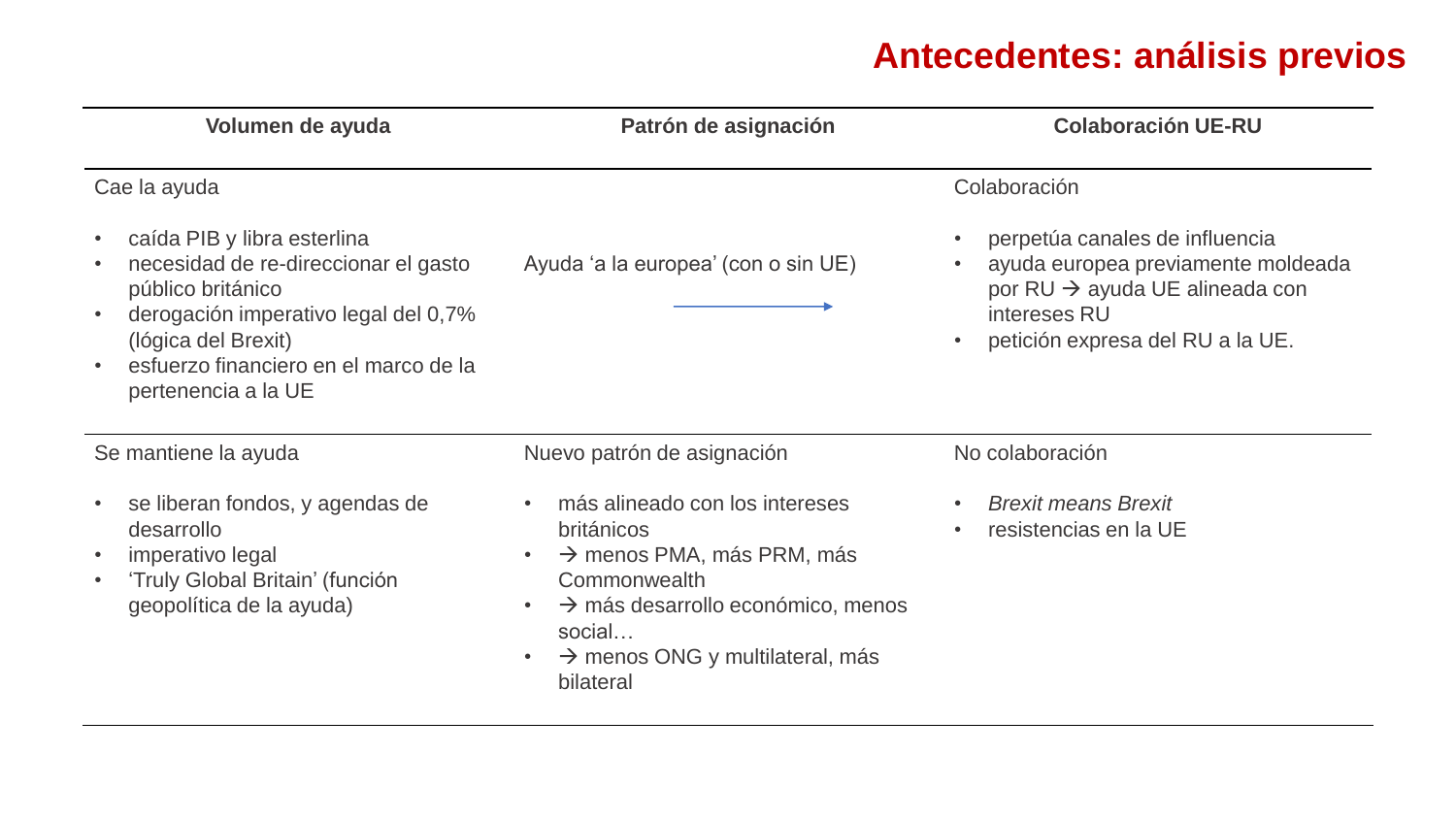# **Antecedentes: escenarios post-Brexit**

| 1. UK aid budget                                                       | Scenario 1<br><b>Nationalist UK</b><br>$-30%$                                                                                                                                                             | Scenario 2<br><b>Realist UK</b><br>Same                                                                                                                                                            | Scenario 3<br>Cosmopolitan UK<br>Same                                                                                                                                                                                                                                                                                                                   |
|------------------------------------------------------------------------|-----------------------------------------------------------------------------------------------------------------------------------------------------------------------------------------------------------|----------------------------------------------------------------------------------------------------------------------------------------------------------------------------------------------------|---------------------------------------------------------------------------------------------------------------------------------------------------------------------------------------------------------------------------------------------------------------------------------------------------------------------------------------------------------|
| 2. British aid allocation                                              | <b>Realist pattern</b><br><b>Channel distribution following</b><br>British pattern of bilateral aid<br>Geographical distribution,<br>accordingly<br>Sector distribution, economic<br>infrastructures only | <b>Realist pattern</b><br>Channel distribution following<br>British pattern of bilateral aid<br>Geographical distribution,<br>accordingly<br>Sector distribution, economic<br>infrastructures only | European-like pattern (50 % of aid)<br>Same channel distribution<br>Same geographical distribution<br>Same sector distribution<br>Globalist pattern (50 % of aid)<br>Channel distribution following<br>British pattern of multilateral aid<br>(except EU institutions)<br>Geographical distribution,<br>accordingly<br>Sector distribution, accordingly |
| 3. British willingness to<br>collaborate with the EU in<br>development | No collaboration                                                                                                                                                                                          | No collaboration                                                                                                                                                                                   | Collaboration (50 % of aid formerly<br>channelled via EU institutions<br>channelled via EU institutions in<br>the post-Brexit phase)                                                                                                                                                                                                                    |

Fuente: Olivié, Iliana y Aitor Pérez, (20179, "Possible impacts of Brexit on EU development and humanitarian policies", Directorate-General for External Policies, Policy Department,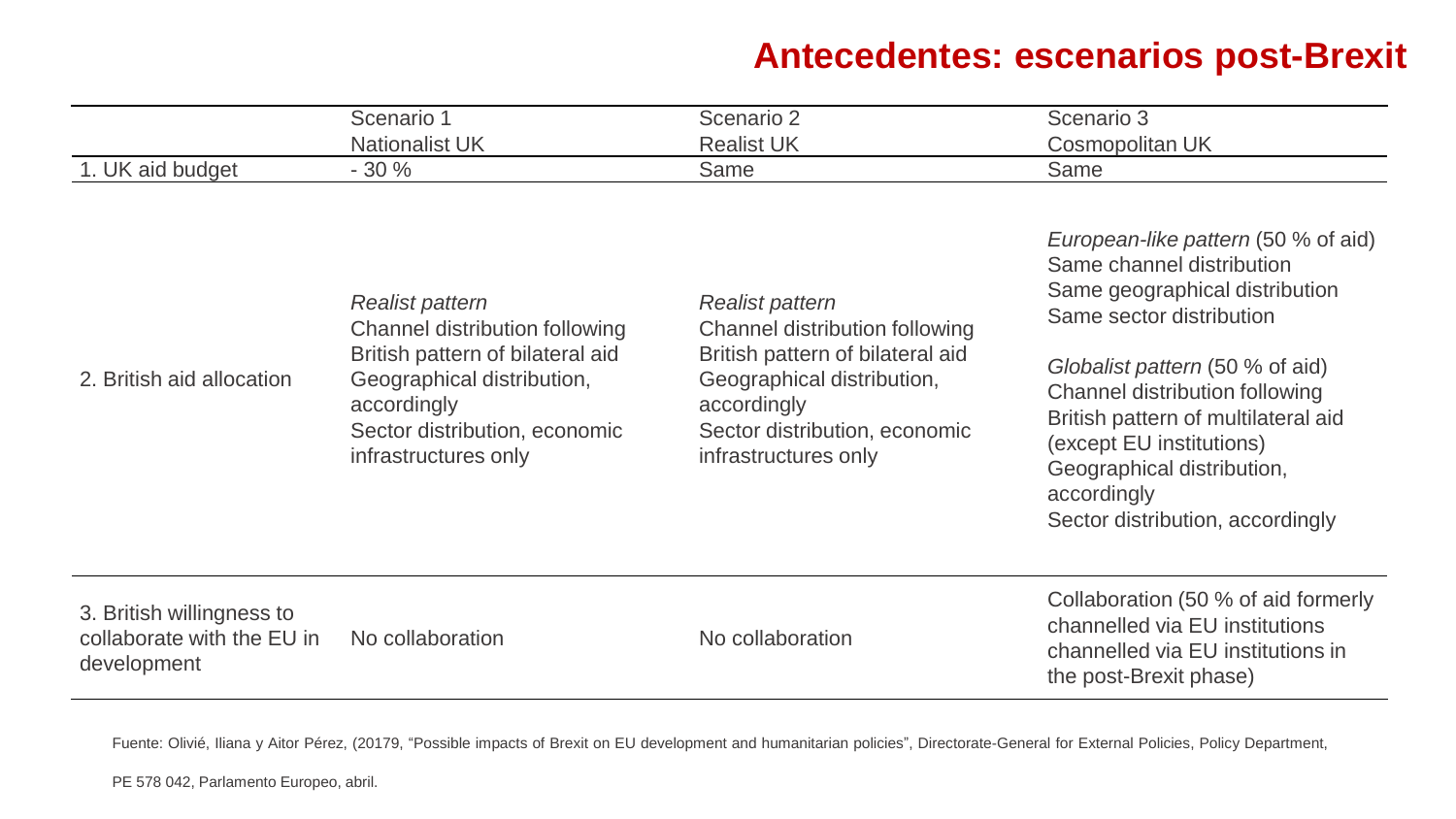| UK ODA allocation by sector before and after the Brexit referendum (bilateral ODA commitments in USD, 2017) |  |  |
|-------------------------------------------------------------------------------------------------------------|--|--|
|-------------------------------------------------------------------------------------------------------------|--|--|

|                                                  | 2012-16 average | 2017  | Variation |
|--------------------------------------------------|-----------------|-------|-----------|
| <b>III. Production Sectors</b>                   | 383             | 492   | 29%       |
| IX. Unallocated / Unspecified                    | 155             | 188   | 21%       |
| <b>VIII. Humanitarian Aid</b>                    | 1.073           | 1.282 | 19%       |
| I. Social Infrastructure & Services              | 2.811           | 3.105 | 10%       |
| IV. Multi-Sector / Cross-Cutting                 | 973             | 938   | $-4%$     |
| IX. Refugees in Donor Countries                  | 251             | 238   | $-5%$     |
| II. Economic Infrastructure & Services           | 742             | 645   | $-13%$    |
| IX. Administrative Costs of Donors               | 570             | 399   | $-30%$    |
| <b>VII. Action Relating to Debt</b>              | 22              | 4     | $-83%$    |
| VI. Commodity Aid / General Programme Assistance | 93              |       | $-93%$    |
| Total                                            | 7.069           | 7.298 | 3%        |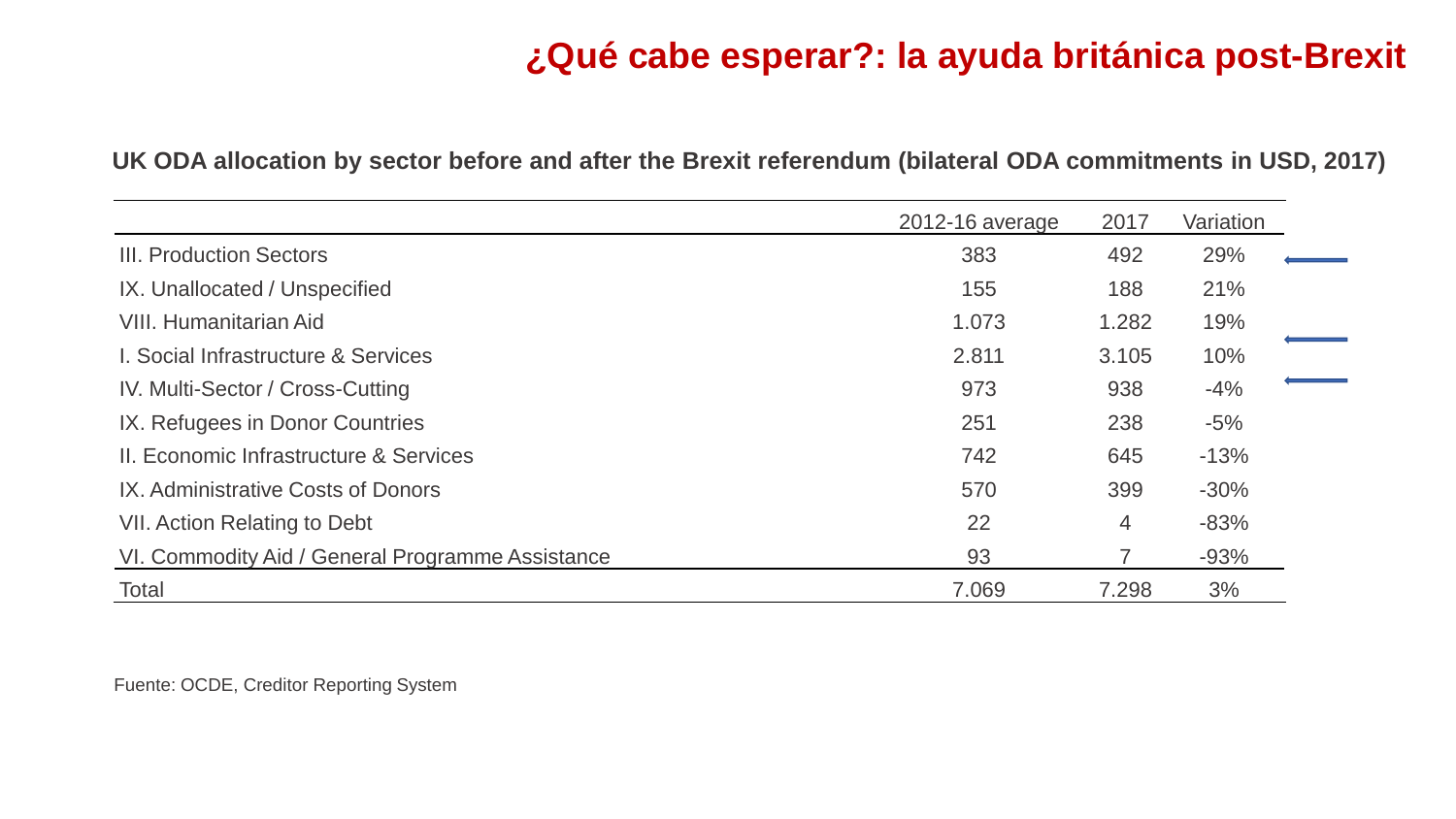|                                                         | 2012-16 average | 2017           | Variation                |
|---------------------------------------------------------|-----------------|----------------|--------------------------|
| <b>Private sector institutions</b>                      | $\overline{0}$  | 903            | $\overline{\phantom{a}}$ |
| <b>Public-Private Partnerships</b>                      | 62              | 170            | 174%                     |
| Academia                                                | 407             | 811            | 99%                      |
| <b>Public Sector Institutions</b>                       | 2.029           | 2.310          | 14%                      |
| Non-Governmental Organisations (NGOs) and Civil Society | 1.270           | 1.351          | 6%                       |
| <b>Multilateral Institutions</b>                        | 2.275           | 1.651          | $-27%$                   |
| <b>Others</b>                                           | 953             | 103            | $-89%$                   |
| <b>Unspecified</b>                                      | 92              | $\overline{0}$ | $-100%$                  |
| <b>Total</b>                                            | 7.069           | 7.298          | 3%                       |

**UK ODA allocation by channel before and after the Brexit referendum (bilateral ODA commitments in USD, 2017)**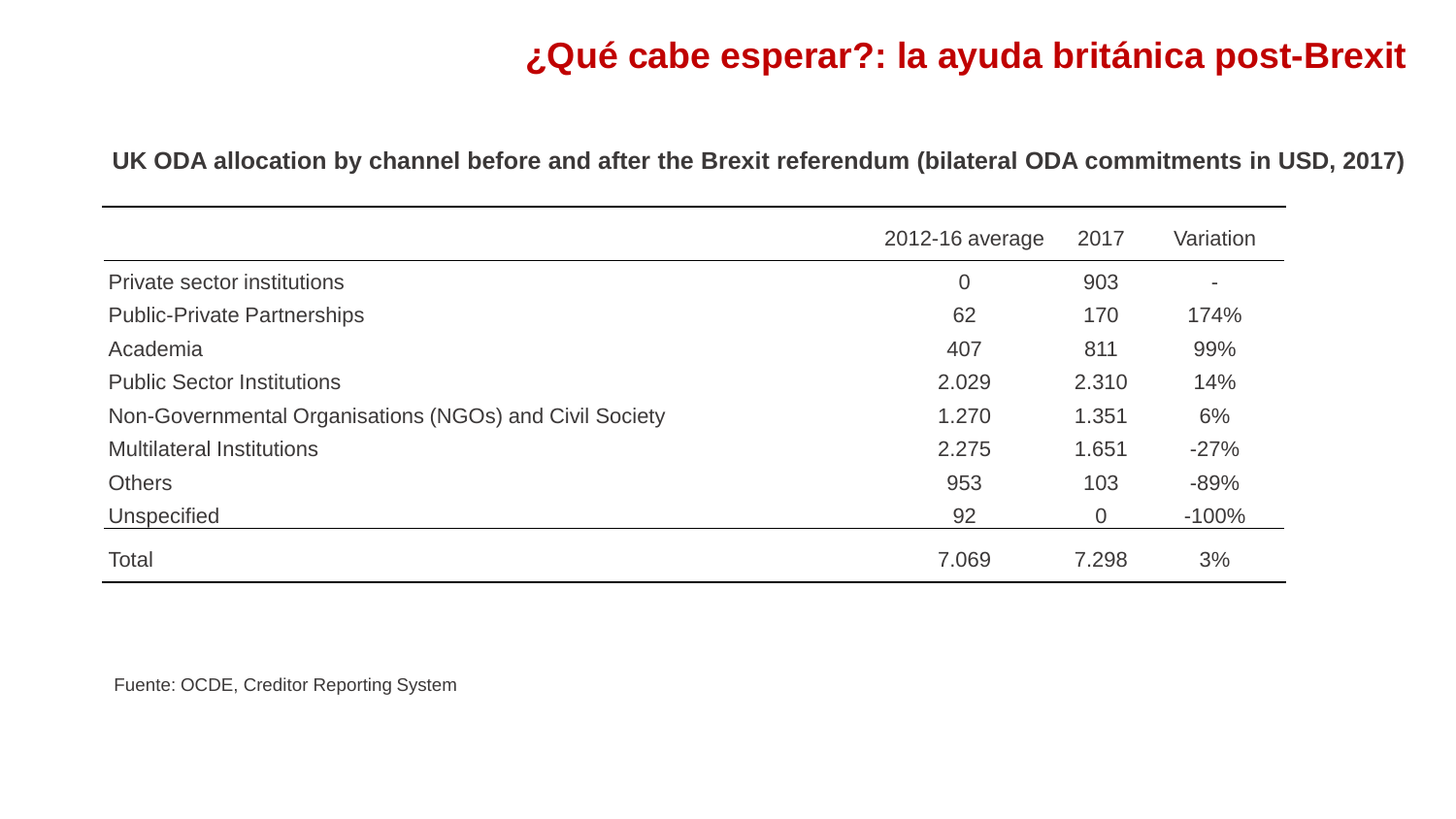|                                    | $2012 - 2016$ | 2017  | Variation |
|------------------------------------|---------------|-------|-----------|
| America                            | 223           | 388   | 74%       |
| Europe                             | 79            | 121   | 54%       |
| Asia                               | 1.805         | 2.059 | 14%       |
| Developing countries (unspecified) | 2.537         | 2.504 | $-1\%$    |
| Africa                             | 2.416         | 2.219 | $-8%$     |
| Oceania                            | 9             | 6     | $-26%$    |
| <b>Total</b>                       | 7.069         | 7.298 | 3%        |
| Of which LDCs                      | 1.991         | 1.721 | $-14%$    |

**UK ODA allocation by region before and after the Brexit referendum (bilateral ODA commitments in USD, 2017)**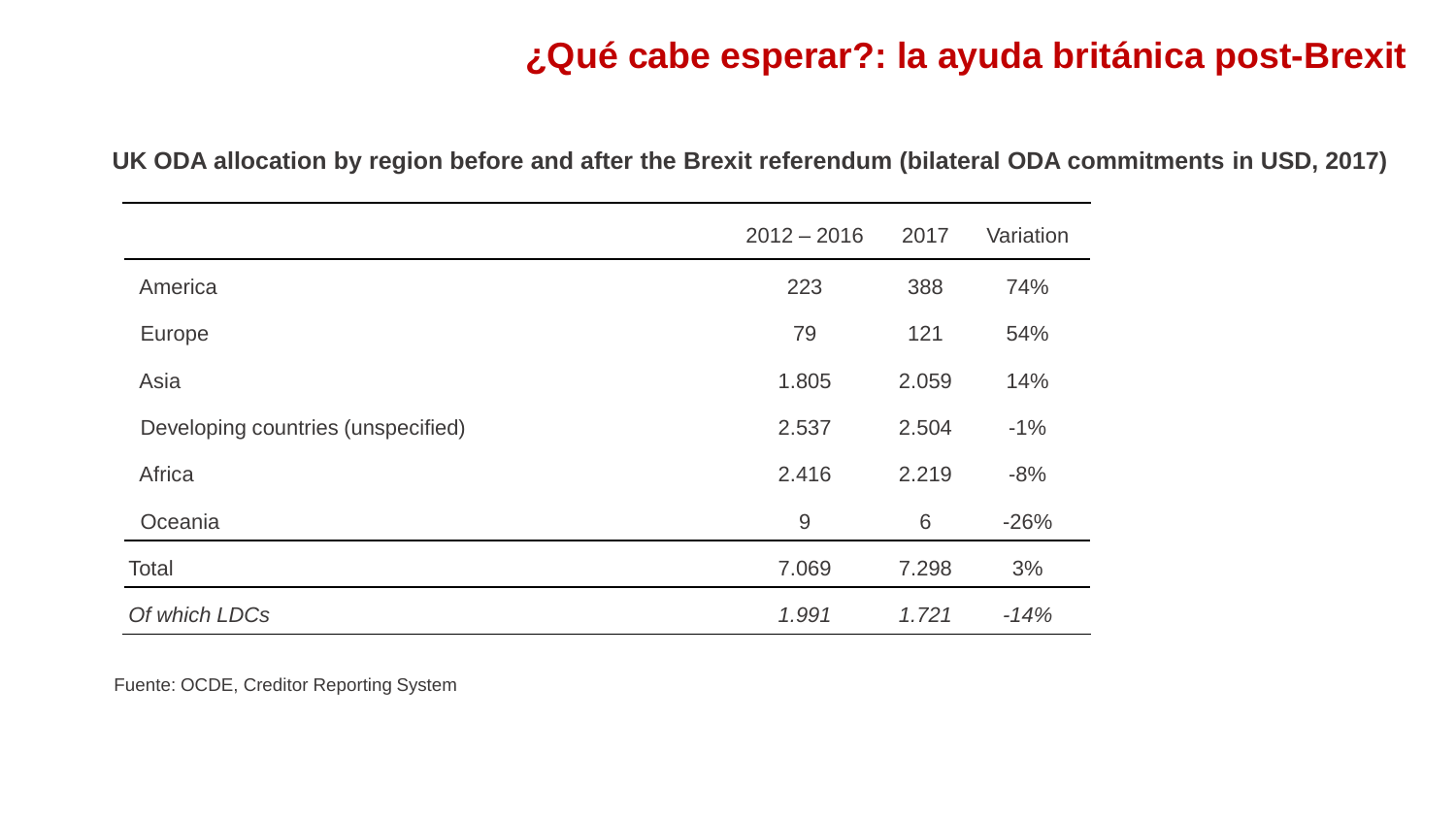**UK ODA allocation by agency before and after the Brexit referendum (bilateral ODA commitments in USD, 2017)** 

|                                                   | 2012-16 average | 2017           | Variation |
|---------------------------------------------------|-----------------|----------------|-----------|
| Department for Culture, Media and Sports          | $\overline{2}$  | 16             | 892%      |
| Department of Health                              | 146             | 813            | 456%      |
| Department for Work and Pensions                  | 11              | 29             | 162%      |
| Department for Business, Innovation and Skills    | 327             | 657            | 101%      |
| Foreign & Commonwealth Office                     | 468             | 766            | 64%       |
| <b>Miscellaneous</b>                              | 526             | 775            | 47%       |
| Department of Energy and Climate Change           | 201             | 253            | 26%       |
| <b>Scottish Government</b>                        | 15              | 18             | 16%       |
| <b>Home Office</b>                                | 227             | 180            | $-21%$    |
| Department for International Development          | 4.788           | 3.756          | $-22%$    |
| Department for Environment Food and Rural Affairs | 62              | 32             | $-49%$    |
| <b>Export Credit Guarantee Department</b>         | 57              | 4              | $-93%$    |
| <b>CDC Capital Partners PLC</b>                   | 420             | $\Omega$       | $-100%$   |
| <b>Welsh Assembly Government</b>                  | $\overline{2}$  | $\Omega$       | $-100%$   |
| <b>Ministry of Defence</b>                        |                 | $\overline{0}$ | $-100%$   |
| <b>Total</b>                                      | 7.069           | 7.298          | 3%        |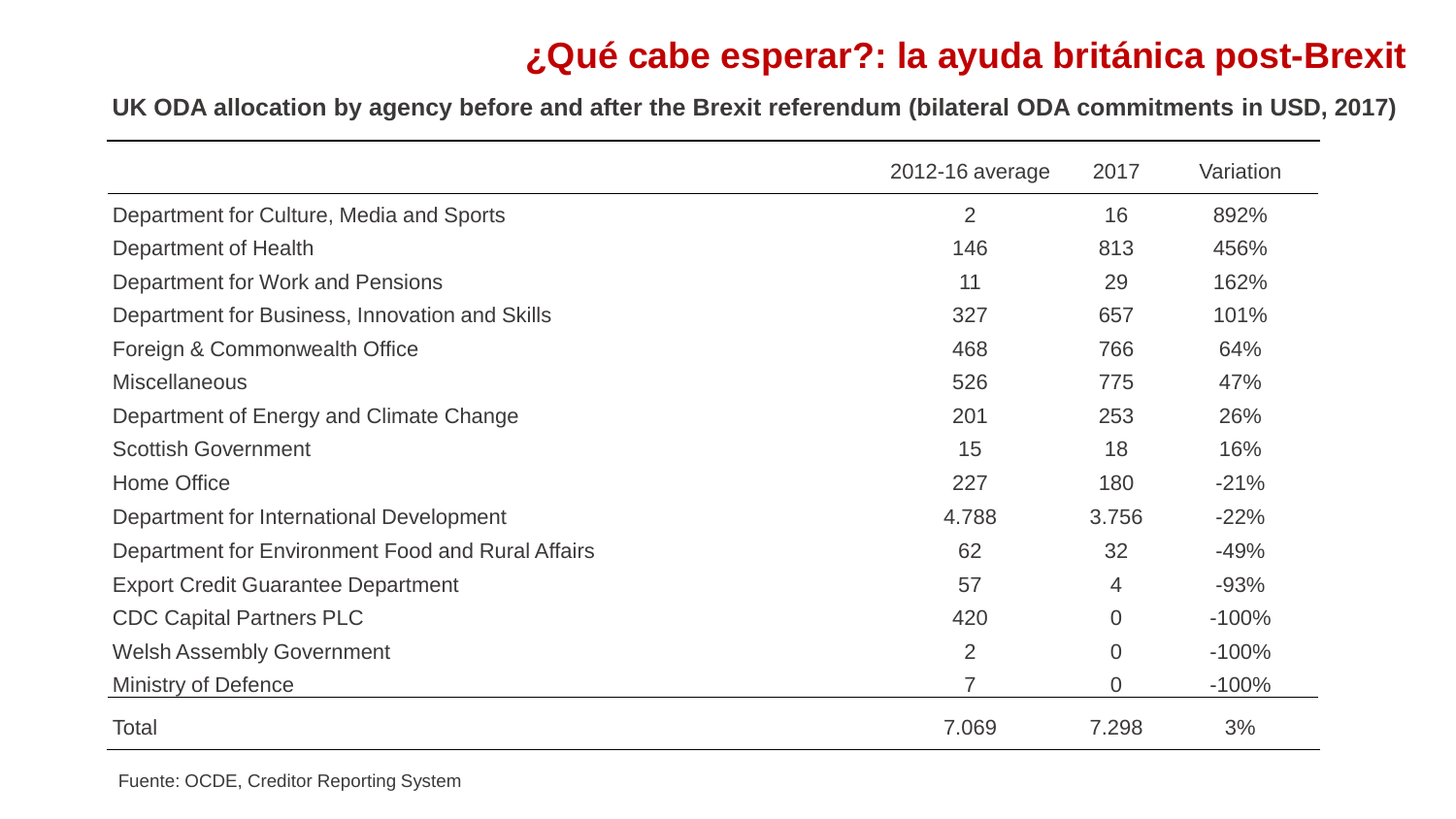## **Impacto en la ayuda global**

|                   | <b>Before Brexit:</b> | <b>After Brexit:</b> | $\frac{0}{0}$ |
|-------------------|-----------------------|----------------------|---------------|
| <b>UK</b>         | 7.298                 | 9.298                | 27%           |
| All EUii          | 91.110                | 81.811               | $-10%$        |
| - Member States   | 68.345                | 61.047               | $-11%$        |
| - EU institutions | 22.764                | 20.764               | $-9%$         |
| Other donors      | 58.795                | 58.795               | $0\%$         |
| <b>Total DAC</b>  | 149.904               | 149.904              | $0\%$         |

#### **Overall impact of Brexit on bilateral aid (bilateral ODA commitments in USD, 2017)**

i Aid recorded in the CRS, which includes bilateral aid of donor countries and that of the EU, which is at the same time a multilateral channel and a member of the DAC

ii Including bilateral UK aid before Brexit.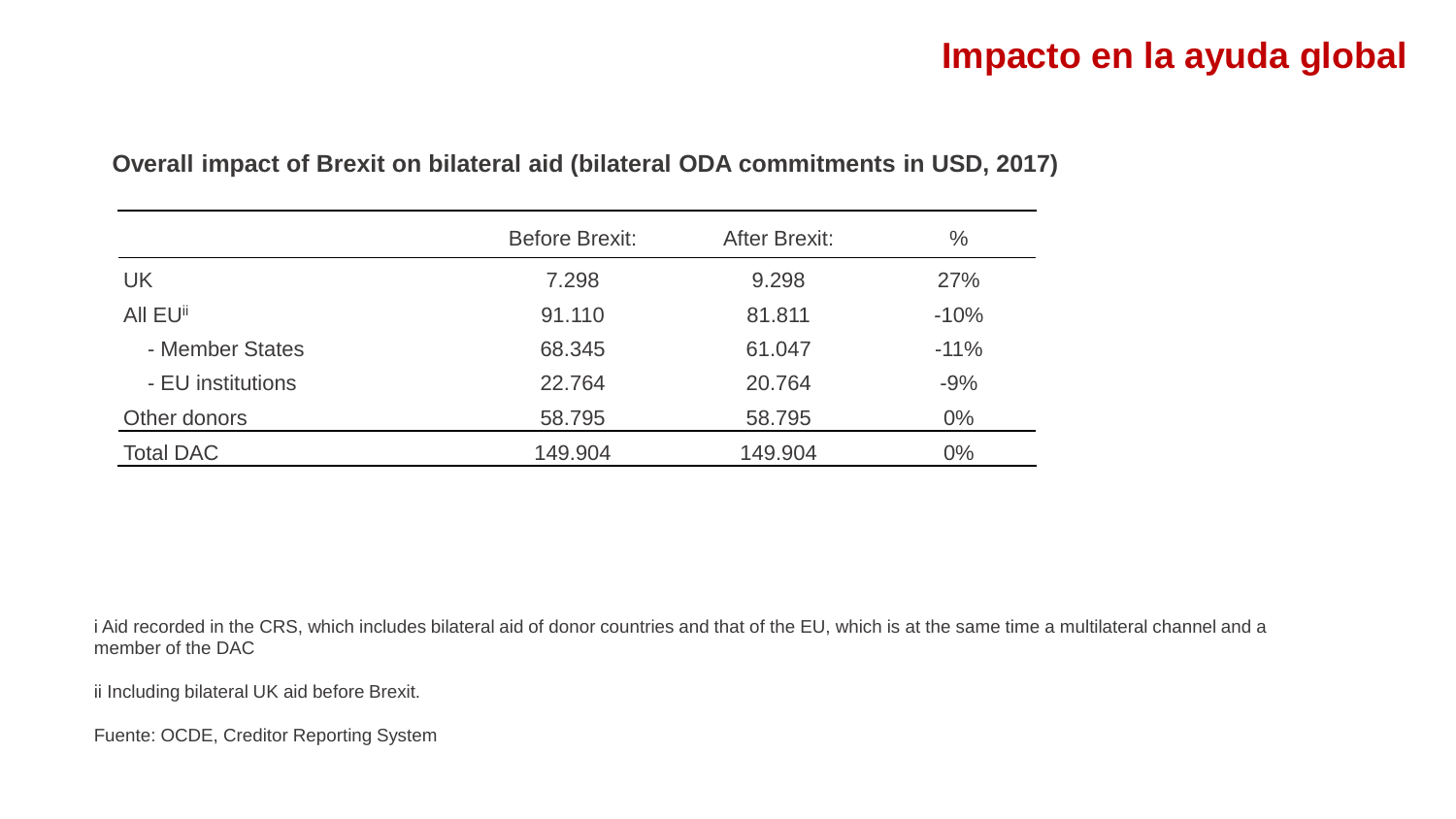#### **Impacto en la ayuda global**

**The impact of Brexit on EU and global ODA: geographical allocation (bilateral ODA commitments in USD, 2017)** 

|                    | UK  | EU Ms | EU<br>institutions | All EU | Other DAC | <b>AII DAC</b> |
|--------------------|-----|-------|--------------------|--------|-----------|----------------|
| Variation:         |     |       |                    |        |           |                |
| Africa             | 27% | $0\%$ | $-9%$              | $-11%$ | $0\%$     | $0\%$          |
| America            | 27% | $0\%$ | $-9%$              | $-8%$  | $0\%$     | $0\%$          |
| Asia               | 27% | $0\%$ | $-9%$              | $-12%$ | $0\%$     | 1%             |
| Europe             | 27% | $0\%$ | $-9%$              | $-7%$  | $0\%$     | $-5%$          |
| Oceania            | 27% | $0\%$ | $-9%$              | $-6%$  | $0\%$     | $0\%$          |
| <b>Unspecified</b> | 27% | $0\%$ | $-9%$              | $-10%$ | $0\%$     | 1%             |